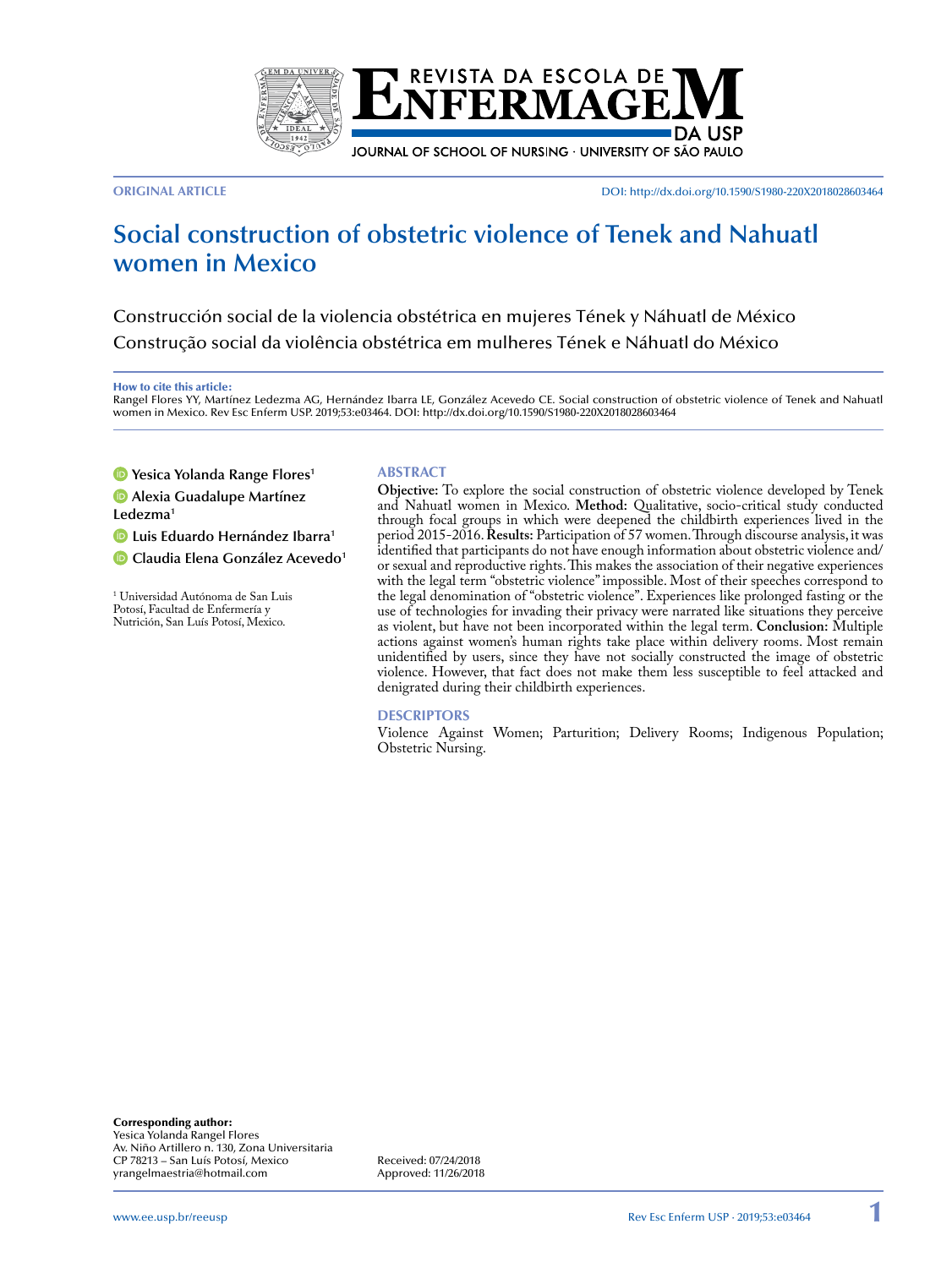# INTRODUCTION

In January 2013, the World Health Organization (WHO) declared that Mexico was the country with the highest rate of caesarean sections in the world (46.3%). Since this is a much higher rate than the WHO recommendation of 10-15%(1), the statement activated the monitoring of reasons motivating this procedure in the country. In 2017, this monitoring led to the documentation of two out of every three caesarean sections practiced unnecessarily in Mexico. Such a situation is serious in itself, but even more so when considering that in this same year, Mexico moved to the fifth place among countries where more cesarean sections are practiced in the world, a list in which the Dominican Republic and Brazil occupy the first places with indices of 56.4% and 55.6%, respectively<sup>(2)</sup>.

By monitoring these caesarean section rates, the existence of the obstetric violence problem that had long sought to be incorporated into the national public agenda was validated. A variety of definitions are involved in the concept of obstetric violence, but most agree that it is an intentional situation with dehumanized medical treatment by action or omission, in which conditions that directly or indirectly harm women are generated, either through acts of outright physical or psychological abuse, or through the performance of unnecessary procedures involving risks for women and their children<sup> $(3-4)$ </sup>.

The proposal to recognize obstetric violence as a public problem in Mexico was supported by data from complaints raised before the Mexico National Commission of Arbitration (Spanish acronym: CONAMED) regarding obstetric care in the period of 2005-2015. These complaints increased in almost 20%, a figure that could be considered alarming initially, but seems incredibly low for those who study the issue directly with women who have lived the experience of childbirth<sup>(5)</sup>. This may be a result of the little awareness developed with women in order that they are able to identify obstetric violence.

Although the impacts of obstetric violence in the lives of women, children and families have been broadly documented, data on the reasons motivating it are scarce<sup> $(6-7)$ </sup>. In the previous context, when searching for studies addressing the social construction of obstetric violence developed by groups of particularly vulnerable women, none were identified. This led to the following reflection: what is the point of introducing the concept of obstetric violence within the legal framework, if citizens have not built or internalized the problem socially? How will they exercise their right not to live it or on what grounds will they report it?

According to several authors, it is complex to recognize obstetric violence for women who have grown up in contexts where the existence of sexual and reproductive rights is not acknowledged. This difficulty of perceiving acts of violence within the delivery room is even more complicated given the tone of sociological relationships taking place within hospitals. Medical authoritarianism is standardized and tolerated from an imaginary where women have a double

subordination to doctors; firstly, in function of gender, and secondly as a matter of the hierarchy granted by a highly valued profession<sup>(8)</sup>.

Indigenous women, for example, are among the groups that least report complaints to Human Rights Commissions, even though various studies have documented the particular vulnerability of this group. They have several converging social determinants that enhance their vulnerability to obstetric mistreatment, namely, most are adolescent or older mothers, poor, illiterate and do not speak Spanish<sup>(9-10)</sup>. Furthermore, these women have culturally grown up in contexts where acts of discrimination and mistreatment in various spheres of their lives are reproduced on a daily basis, particularly in their sexuality and reproductive health. Such a discrimination is reinforced from the institutional scope through childbirth care that has little regard for their cultural preferences, beliefs and cosmovisions<sup>(11-12)</sup>.

The objective of this study was to document the social construction of obstetric violence of a group of indigenous women in San Luis Potosí, Mexico.

# METHOD

#### **STUDY DESIGN**

Exploratory, descriptive, qualitative, socio-critical study. The intention was to find the emancipatory triggers of change and social transformation of women in relation to their sexual and reproductive rights<sup>(13)</sup>.

#### **SCENARIO**

Participants live in the central part of the Huasteca region of San Luis Potosí (SLP), Mexico. The six municipalities in this region are classified as having "Very high" and "High" degree of marginalization with more than 90% of rural population, a high percentage of Tenek and Nahuatl people, predominance of one minimum wage income and low mean educational level<sup>(14)</sup>.

#### **POPULATION**

The study population was composed of women of reproductive age (15-49 years), who had lived the experience of childbirth in public health services in the period 2015-2016. In this convenience sample<sup>(15)</sup>, all mothers of children under one year of age regularly attending the initial education program for parents of the Secretary of Education of the State Government (Spanish acronym: SEGE) were invited to participate. Initially, 70 women were interested in participating, but only 57 were present in the focus groups and signed the informed consent form.

#### DATA COLLECTION

Data collection was performed through focal groups held in women's localities of origin and lasted between 60 and 80 min. The first generating question "Who has experienced obstetric violence?" remained unanswered or was answered with phrases such as "*What is that?*", "*We do*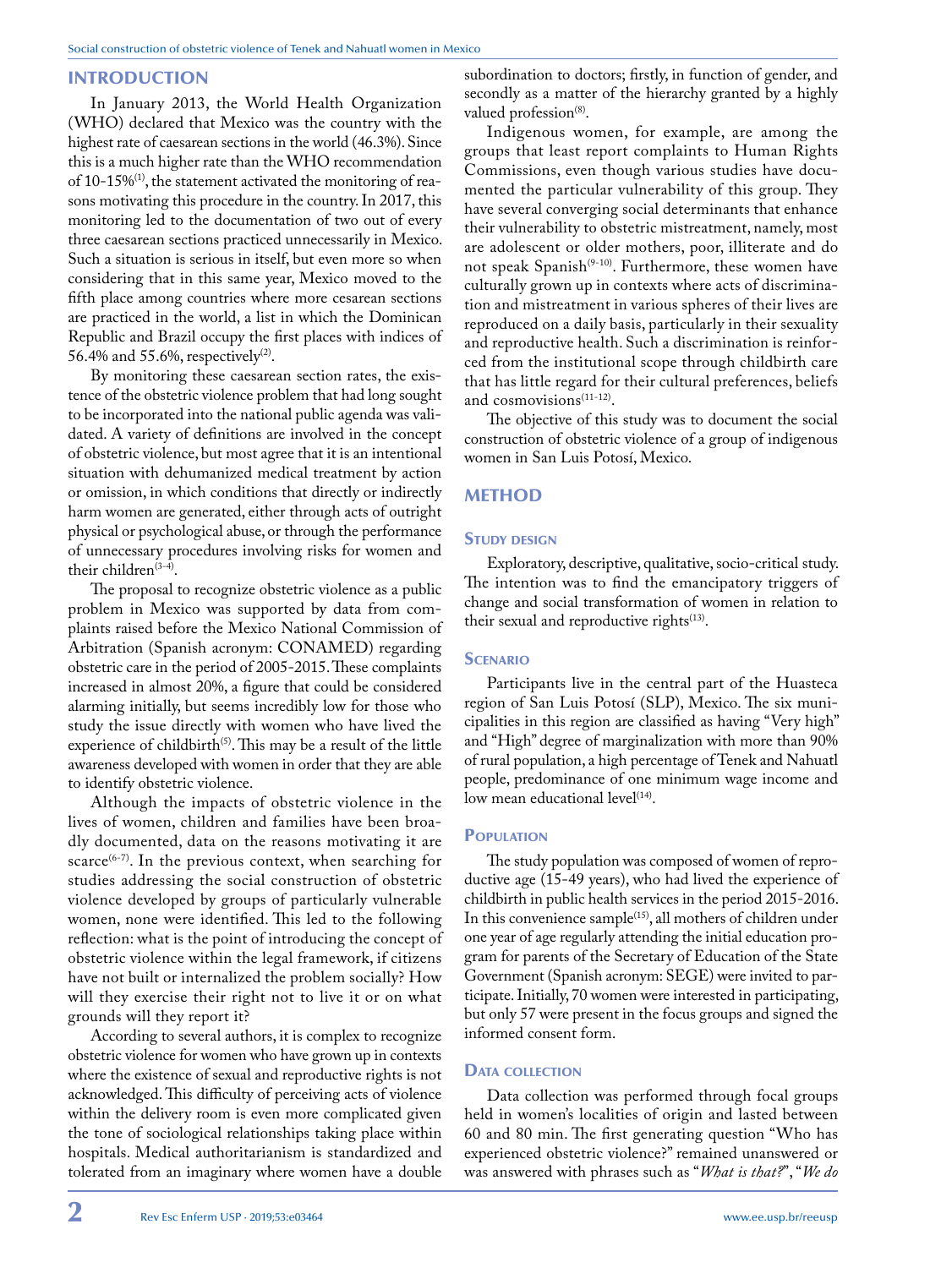*not understand*". The prevailing silence and exchange of stares between participants demonstrated they had never heard the term before. Based on this occurrence, the research team asked mothers to narrate their last childbirth experience by deepening particular issues that made them feel uncomfortable and they would change if they could, in order to avoid that other women had similar experiences during their childbirths.

The strategy of focus groups was relevant to the characteristics of the participating population, because these women had difficulty with talking about their childbirth experiences given the association with sexuality. However, listening to the experiences of others opened the possibility of talking about the issue associated with motherhood that gives them a common identity: being mothers.

Fourteen focus groups were held with a maximum of ten participants and a minimum of six. Each group had six participants on average, which is indicated as a desirable number to trigger group participation. All sessions were audio-recorded with participants' prior consent, then fully transcribed in word software for performing critical analyzes of discourses.

#### Analysis and processing of data

The categories and subcategories of analysis were obtained in an inductive manner by adopting the framework of criteria established by health care regulations (Official Mexican Standard-007-SSA2-2016 and the Clinical Practice Guideline for the care of low risk childbirth)(16-17).

# Ethical aspects

The research protocol was approved and monitored by the Research Ethics Committee of the Faculty of Nursing and Nutrition of the UASLP (Universidad Autónoma de San Luis Potosí) (CEIFE-2016-181). In all cases, the voluntary participation through prior signature of the informed consent and the confidentiality and anonymity of all participants were guaranteed. Adolescent mothers who still depended on their parents, signed the informed consent and a copy was also sent to parents. In the results section, testimonies were organized by using the word "participant" followed by a number assigned from the beginning of focus groups in order to guarantee anonymity and allow readers to follow the stories shared by women.

# RESULTS

Participation of 57 women, whose average age was 28.7 years (maximum of 44 and a minimum of 14 years), 96.4% were engaged in housework, only 3.6% had a profession, 47.8% had completed secondary school, 26.3% had a bachelor's degree, 19% had completed primary school, 5.2% had a bachelor's degree with teaching license, and 1.7% were illiterate. Most participants were in an informal marriage (45.4%), 39.5% were married, 11.6% were female

heads of family and equally important, 3.5% were separated and widowed.

The following four categories were associated with obstetric violence: 1) Discrimination, 2) Negligence, 3) Abuse and 4) Denial of autonomy. These included actions, abuses or omissions that women did not directly associate with the legal term "obstetric violence", but were described as experiences in which they felt damaged, discriminated or denigrated.

# **DISCRIMINATION**

In their speeches, there were many evidences of resistance from health personnel regarding allowing women's exercise of important cultural practices according to their cosmovision and unrepresentative of a risk in themselves. For example, they are not allowed to move during labor without having an epidural block, neither choose positions other than lithotomy.

Speeches have also emerged about the threat of having care denied for having had a consultation with a midwife or initially seeking this type of care.

Participant 1: *...They complain if they know you are coming with the midwife, a woman is no longer allowed to have a child with a midwife because they tell us it is our problem if something goes wrong.*

Participant 2: *…Yes, they no longer allow us, they send us all to the hospital and if someone is with a midwife, they do not want to receive us.*

Other narratives associated with discrimination demonstrated that regardless of the initial implementation of health policies favoring friendly childbirth (in that sense, with a companion), all these women were denied this right. From their perspective, this situation impacts on the psycho- -emotional aspect and influences that their partners do not measure the risks involved in a delivery and do not adopt the necessary measures to plan subsequent pregnancies.

Participant 3: *…Yes, because if one is in pain and with the husband by their side, this kind of gives us more value and it would be very good.*

Participant 4: *…I would have liked my husband to be there, as they say, for moral support, which I guess is what makes us feel good.*

Participant 8: *…Yes, on the one hand, so that he would realize how things are, so that he could also see it, so he sees that giving birth to a child is not nothing and that it is necessary to give it time.*

# **NEGLIGENCE**

In this category, it was identified that women do not consider acts of excessive medicalization as violent, because they are unaware of the childbirth atmosphere. They do not know which activities are of their responsibility and which are of the health personnel's in order to guarantee their children's and their own safety.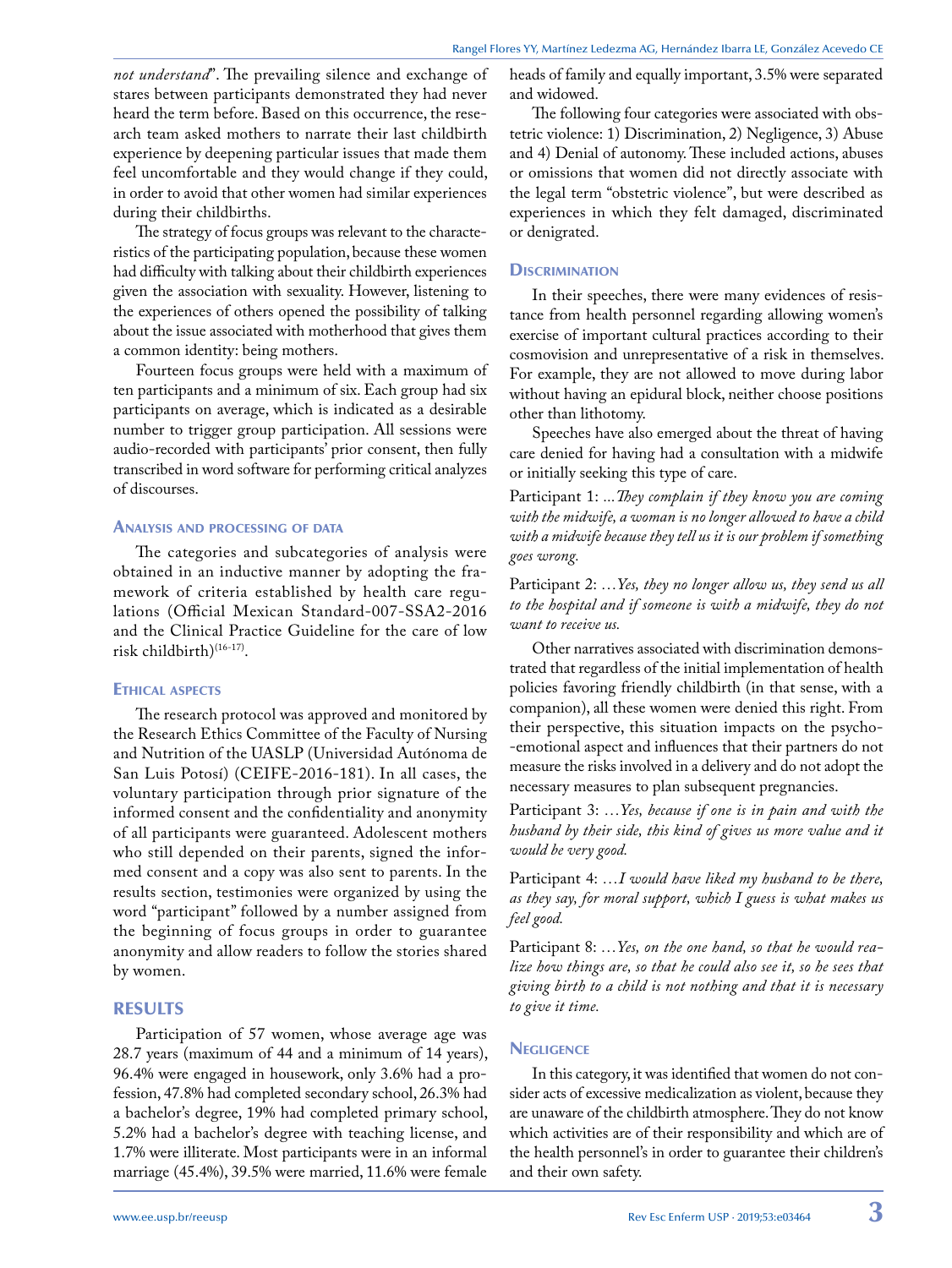The only thing they could identify as violent in this category was the vaginal touch, which they narrated as a painful procedure, but above all, uncomfortable. The procedure is performed by many actors, who seem not to have any communication with one another, since after someone has just finished it, another person enters the room for another assessment.

Other violent actions included in this category are related to the perception of the lack of guarantees of privacy during procedures. In addition, the fact of having been separated from their children after delivery without even being able to see them, which was done without any explanation from the staff. A particularly relevant issue that they identified as a highly damaging experience was the lack of food after delivery. The speech of the next participant is an example of the aforementioned. This woman in a physiological puerperium had to wait about 17 hours to eat something, which happened after her partner asked for care.

Participant 3: *…You see, I gave birth at 5:30 in the afternoon, my husband came in at visiting time* [9:00 in the evening] *and I said "I'm starving" he said "What? They have not given you anything to eat? But just now they came up and they brought", and I said "bring me something, I cannot take it anymore". I felt I could not stand anymore and when my mother-in-law went out, she brought me juice and yogurt and some crackers and that was my dinner because they did not give me anything ... then, on the following day, in the morning, they gave me lunch around 10:30.*

In contrast, procedures such as the Kristeller maneuver or administration of oxytocin are not seen as acts of dehumanization in childbirth, but narrated as gratifying acts, since they "help" mothers in the sense that their children are born sooner.

Participant 5: *…I'm not going with the midwife, it's not the same, here (in the hospital) they put the drip in so that the child is born sooner, to avoid a long suffering…*

Another act that women identified as unpleasant care (without seeing it as obstetric violence), was the performance of episiotomy without informing them of it and consequently, without informed consent. Other forms of violence not previously considered by the research team, were those involving the use of new technologies. These were described as tools that violate women's privacy and dignity inside hospitals.

Participant 7: *…As her child was being born, because she was born weighing 4,375 (kilos), they all went to make a video, that is, "there" (vulva)... when she was coming out, they had not even cleaned ... they pretended they were cleaning and they were making a video…*

#### Abuse or verbal violence

This was the category with more speeches, since it is the easiest to identify for women. In this category, the verbalization of phrases by health personnel aimed at disqualifying women's pain was included. There were several testimonies

about orders they received to shut up and stop complaining in moments of great pain.

Participant 2: *... I complained and cried in pain, it was the first time I felt that way! Then they said: "Do not complain! Do not cry! They said I did not scream when I was (sexually) with my husband, I did not complain!".*

A wide range of abuses could be considered institutional violence, but they acquire the character of obstetric violence when involving frank threats towards women's integrity by showing the power over their bodies and their lives.

#### Denial of autonomy

In this category, the experiences that impaired the ability of autonomous decisions about one's sexual life within the context of personal ethics, and social and personal cosmovision were organized. Particularly, the experiences related to the imposition of family planning methods, the denial of access to them without justified medical reasons or conditioning the access to a good or service in exchange for accepting a particular method were included.

Participant 2: *…They tell me, as always, I'm used to reprimands.*

Participant 4: *…They say you should operate, that it is not obligatory, but they tell you and repeat, first, well, then, they nag you because you do not want it, but they tell you it is not obligatory.*

Participant 4: *…They told me that if I did not put the IUD, they would cancel the Seguro Popular…* [public health protection system].

# **DISCUSSION**

The problematization of obstetric violence requires recognizing the convergence of two types of violence widely known in contemporary society, namely the gender and the institutional. Institutional violence implies practices exercised by public servants (health personnel) within an institutional context (hospital), which denigrate or harm in a real way or perceived as such, the safety and autonomy of women in a moment of particular physical and psycho-emotional vulnerability<sup>(18)</sup>. Gender violence, in turn, involves a series of disqualifications done to women that originate in the contemplation of their bodies like entities whose meaning is reproduction. Childbirth is represented as a consequence of a voluntary and enjoyed sexuality, and in the patriarchal and Christian imaginary, such a situation must be paid with suffering $(19)$ .

From this perspective, obstetric violence is a complex object of study. First, because it has been naturalized historically, and then, because its deep understanding compromises the convergence of multiple disciplinary views. In this complex context, discussions on the relevance of recognizing it as a public health problem are fundamental. Women who suffer obstetric violence, particularly indigenous women<sup>(20)</sup>,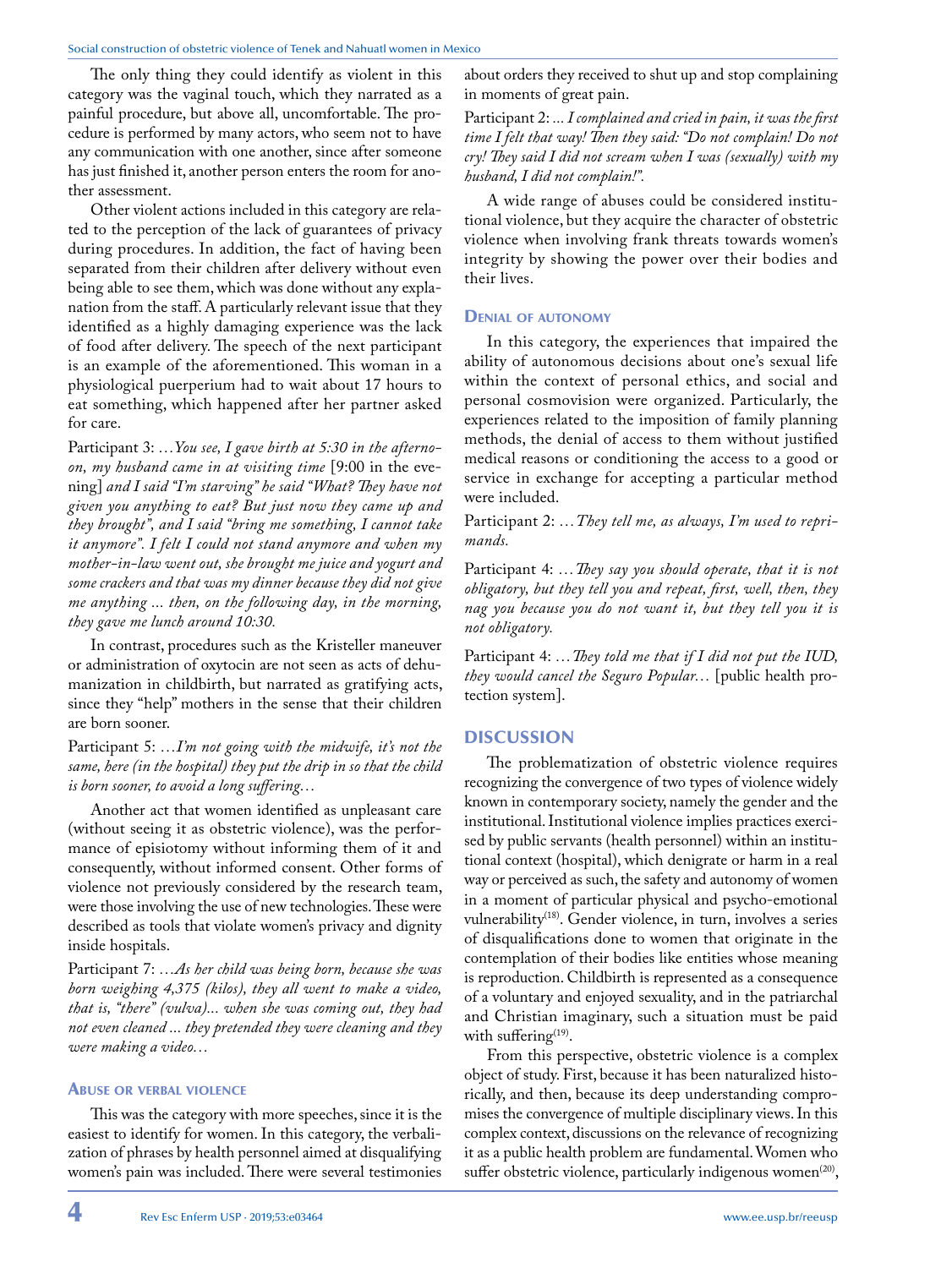have difficulties with identifying it within contexts where they have been historically denied the exercise of their sexual and reproductive rights autonomously, and their right to live a life free of violence<sup>(21)</sup>.

Contributing to the visibility of obstetric violence experiences in groups of historically violated women, in this case, indigenous, is part of the professional commitment. It involves recognizing that these women have less tools to demand respect for their human and sexual/reproductive rights, and less psychosocial resources to develop resilience strategies and empower themselves individually or collectively when searching for guarantees that the harm will not be repeated.

The narratives shared by women showed how they are denied the right to experience their childbirths within their cultural cosmovision framework, as well as the persistent criminalization towards midwifery. Such aspects are contrary to the General Law of Health in Mexico, which establishes respect to intercultural health, the health personnel's sensitivity towards women's right to choose freely how to resolve and address their sexual and reproductive health, and the avoidance of social impositions that are not derived from scientificity, but from ethnocentric positions<sup>(22)</sup>.

The need for a companion during labor and delivery must be recognized in health policies, and in Mexico particularly. Although the Initiative for the Humanization of Assistance to Birth (Spanish acronym: IHAN) is currently under implementation, it is not mandatory in all public maternities. Unlike other countries, such as Chile and Uruguay, in Mexico, there is no specific law for protecting women's right of having a companion during labor and delivery<sup>(23)</sup>. This represents a significant threat to the health of the mother and child, particularly given the documented benefits of the presence of a companion, which helps in reducing the need for pain medication, cesarean and birth by forceps, and affects the progress of less prolonged labor<sup>(24)</sup>. Parents' joint experience throughout the process, especially in childbirth, strengthens affective-social ties in the dyad and the triad<sup>(25)</sup>.

Women identified the experience of being touched repeatedly to monitor the progress of delivery as uncomfortable and even denigrating, particularly because it was performed by a multiplicity of health actors. Reports from other studies state that the performance of this procedure in a context of lack of information and the little empathic attitude of the staff can trigger post-traumatic stress similar to that of a rape $(3)$ . Episiotomy was also identified as an aggressive practice, basically because women are not informed of its performance or the reasons for doing it, and only realize about it in cases of complications due to lack of care measures. The need to discourage the indiscriminate practice of episiotomies has been highlighted recently. According to monitoring data, this procedure is performed in up to 80% of childbirths, which is notoriously high for the WHO recommendations of the maximum of 30%(26).

Another act that participants begin to dimension as violent is the health personnel's attitude of including them into family planning programs, which is clearly framed as an act of power that has been described by other authors. It occurs from a position of discipline and subjection, where there is room for threat and punishment more than post-obstetric counseling by infantilizing women and without recognizing them as subjects of their sexual and reproductive rights $(27)$ . Imposing contraception methods on indigenous women has also been associated with racist prejudices in which, consciously or unconsciously, the birth of more indigenous people is to be avoided $(20)$ .

The delayed food provision was perceived as an act against women's well-being and comfort. When analyzing the case in depth, is found a situation implying in serious risks for the dyad, because during pregnancy, fasting glucose figures are 20% lower than those of a non-pregnant woman in conditions of prolonged fasting (more than 12 hours). The risk of hypoglycemia is higher for the mother and the newborn, particularly for the latter, since fasting is also intimately related to the delay in breast milk production<sup>(28)</sup>.

Other experiences associated with their imaginary of discrimination and denigration and unreported in other settings were video recordings or photographs taken by the health personnel. Regardless of the reasons for these actions, the psycho-emotional situation during labor particularly makes these women vulnerable to these acts that invade their privacy and their right to privacy. Other studies have narrations of similar facts that make women feel betrayed by health personnel, and consequently avoid the later return to these professionals for addressing aspects related to their own health and to their children<sup>(29)</sup>.

# **CONCLUSION**

The objective of this study was to explore the social construction of obstetric violence developed by a group of indigenous Mexican women. The findings demonstrated the occurrence of obstetric violence within Mexican health institutions, even though women do not have enough information to identify it under this theoretical-legal term. The acts they identified as more aggressive or denigrating are related to forms of verbal abuse by health personnel, while some have considered acts of excessive medicalization as "desirable", since they are unaware of their possible adverse events. New forms of aggression were identified, including the experience of being recorded or photographed with mobile phones without any request for authorization to do so. Strengthening the agency of the most vulnerable women on their human and sexual-reproductive rights, and defend these within delivery rooms, are part of the nursing role and with which they should be concerned about.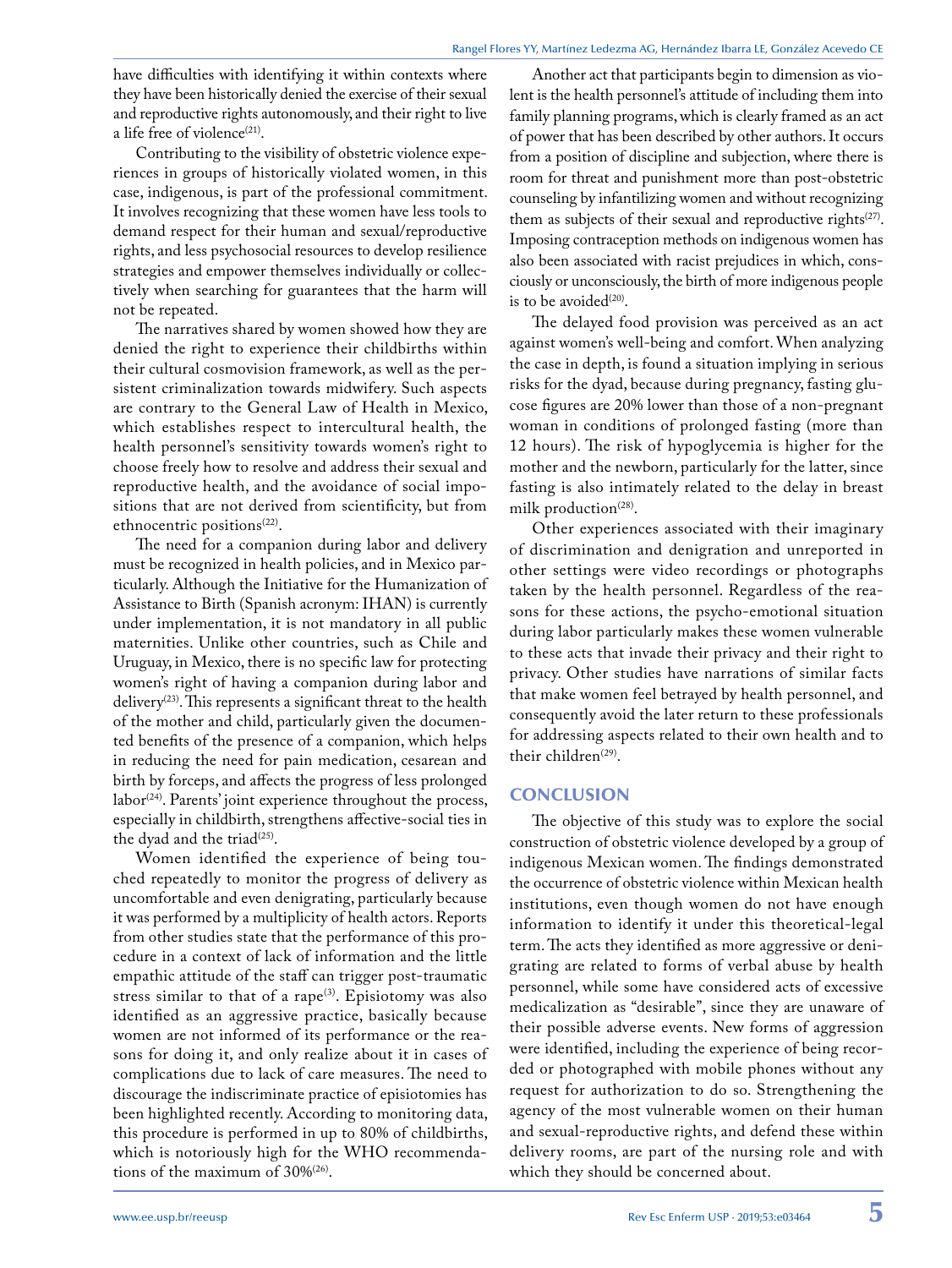#### **RESUMEN**

**Objetivo:** Explorar la construcción social que sobre violencia obstétrica han elaborado mujeres Tének y Náhuatl de México. **Método:** Estudio cualitativo-sociocrítico, mediante gupos focales se profundizó en las experiencias de parto de quienes vivieron un parto en el periodo 2015-2016. **Resultados:** Participaron 57 mujeres. Mediante análisis de discurso se identificó que las participantes no poseen suficiente información sobre violencia obstétrica y/o derechos sexuales y reproductivos, lo que las imposibilita para asociar sus experiencias negativas al término legal "violencia obstétrica". Sus discursos corresponden en su mayoría a lo que desde el marco legal se ha denominado "violencia obstétrica", sin embargo, experiencias como el ayuno prolongado o el uso de tecnologías para la invasión de su intimidad fueron narradas como algo que conciben violento y que no se ha incorporado dentro del término legal. **Conclusión:** Múltiples acciones que atentan contra los derechos humanos de las mujeres tienen lugar dentro de las salas de parto, la mayor parte no son identificadas por las usuarias, puesto que no han construido socialmente la imagen de la violencia obstétrica, ello no las hace menos susceptibles sin embargo, a sentirse agredidas y denigradas en sus partos.

#### **DESCRIPTORES**

Violencia contra la Mujer; Parto; Salas de Parto; Población Indígena; Enfermería Obstétrica.

#### **RESUMO**

**Objetivo:** Explorar a construção social que as mulheres Tének e Náhuatl do México elaboraram sobre a violência obstétrica. **Método:** Estudo qualitativo-sociocrítico; por meio de grupos focais, houve um aprofundamento nas experiências de parto daquelas que passaram por um parto no período de 2015 a 2016. **Resultados:** Participaram 57 mulheres. Mediante análise do discurso, foi identificado que as participantes não possuem informação suficiente sobre violência obstétrica e/ou direitos sexuais e reprodutivos, o que as impossibilita de associar suas experiências negativas ao termo legal "violência obstétrica". Seus discursos correspondem na sua maioria ao que, a partir do marco legal, foi denominado "violência obstétrica"; entretanto, experiências como jejum prolongado ou uso de tecnologias para a invasão da sua intimidade foram narradas como algo que concebem ser violento e que não foi incorporado ao termo legal. **Conclusão:** Múltiplas ações que atentam contra os direitos humanos das mulheres têm lugar dentro das salas de parto, a maior parte não é identificada pelas usuárias, visto que não construíram socialmente a imagem da violência obstétrica, mas isso não as faz menos suscetíveis de sentir-se agredidas e denegridas nos seus partos.

#### **DESCRITORES**

Violência contra a Mulher; Parto; Salas de Parto; População Indígena; Enfermagem Obstétrica.

#### REFERENCES

- 1. Suárez L, Campero L, De la Vara E, Rivera L, Hernández M, Walker D, et al. Encuesta Nacional de Salud y Nutrición 2012. Elevada recurrencia a las cesáreas: revertir la tendencia y mejorar la calidad en el parto [Internet]. Washington: Instituto Nacional de Salud Pública; 2013 [citado 2018 feb. 25]. Disponible en: http://ensanut.insp.mx/doctos/analiticos/Cesareas.pdf
- 2. Beltrán AP, Ye J, Moller A, Zhang J, Gulmezoglu AM, Torloni MR. The increasing trend in caesarean section rates: global, regional and national estimates: 1990-2014. PLoS One. 2016;11(2):e0148343. DOI: [10.1371/journal.pone.0148343](https://dx.doi.org/10.1371%2Fjournal.pone.0148343)
- 3. Olza Fernández I. Estrés postraumático secundario en profesionales de la atención al parto. Aproximación al concepto de violencia obstétrica. Cuad Med Psicom Psiquiatr [Internet]. 2014 [citado 2017 sept. 30];(111):79-83. Disponible en: https://dialnet.unirioja.es/ servlet/articulo?codigo=4906961
- 4. México. Secretaria de Gobernación. Ley General de Acceso de las Mujeres a una Vida Libre de Violencia [Internet]. México; 2007 [citado 2018 mar. 15] Disponible en: http://www.cofemer.gob.mx/LGAMVLV.pdf
- 5. Fernández-Cantón SB, Rizo-Amézquita JN. La queja médica relativa a los servicios de ginecología y obstetricia en México, 2001-2015. Rev CONAMED [Internet]. 2018 [citado 2018 mayo 12];23(1):33-42. Disponible en: [http://www.medigraphic.com/pdfs/conamed/con-](http://www.medigraphic.com/pdfs/conamed/con-2018/con181g.pdf)[2018/con181g.pdf](http://www.medigraphic.com/pdfs/conamed/con-2018/con181g.pdf)
- 6. Castro R, Erviti J. 25 años de investigación sobre violencia obstétrica en México. Rev CONAMED. 2014;19(1):37-42.
- 7. Cassiano A, Santos G, Santos F, Pereira S, Holanda C, Leite J, et al. Expresiones de violencia institucionalizada en el parto: una revisión integradora. Enferm Glob [Internet]. 2016 [citado 2018 jun. 12]; 15(44):452-64. Disponible en: http://scielo.isciii.es/scielo. php?script=sci\_arttext&pid=S1695-61412016000400018&lng=es
- 8. Castro R. Génesis y práctica del habitus médico autoritario en México. Rev Mexicana Sociol [Internet]. 2014 [citado 2018 mayo 12];76(2):167-97. Disponible en: http://www.redalyc.org/comocitar.oa?id=32130485002
- 9. Castro A, Savage V, Kaufman H. Assessing equitable care for indigenous and afrodescendant women in Latin America. Rev Panam Salud Pública [Internet]. 2015 [cited 2018 Jan 25];38(2):96-109. Available from: https://www.scielosp.org/scielo.php?script=sci\_ arttext&pid=S1020-49892015000700002&lng=en&nrm=iso&tlng=en
- 10. Uribe M, Rodríguez K, Agudelo M. Salud sexual y reproductiva en México: determinantes sociales y acceso a los servicios de salud sexual y reproductiva del seguro popular en el municipio de León Guanajuato. México: CLACSO; 2015.
- 11. Juárez-Ramírez C, Márquez-Serrano M, Snyder NS, Pelcastre-Villafuerte B, Ruelas-González M, Reyes-Morales H. La desigualdad en salud de grupos vulnerables de México: adultos mayores, indígenas y migrantes. Rev Panam Salud Pública [Internet]. 2014 [citado 2018 mar. 04];35(4):284-90. Disponible en: https://www.scielosp.org/pdf/rpsp/v35n4/08.pdf
- 12. Venkatraman C, Joar S, Avni A, Helga F, Lale S, Françoise G, et al. Twenty years after International Conference on Population and Development: where are we with adolescent sexual and reproductive health and rights? [J Adolesc Health.](https://www.ncbi.nlm.nih.gov/pubmed/25528975) 2015;56(1 Suppl):S1-6. DOI: 10.1016/j.jadohealth.2014.09.015
- 13. Ramos CA. Los paradigmas de la investigación científica. Ava Psicol [Internet]. 2015 [citado 2018 oct. 01];23(1):9-17. Disponible en: http://revistas.unife.edu.pe/index.php/avancesenpsicologia/article/view/167/159